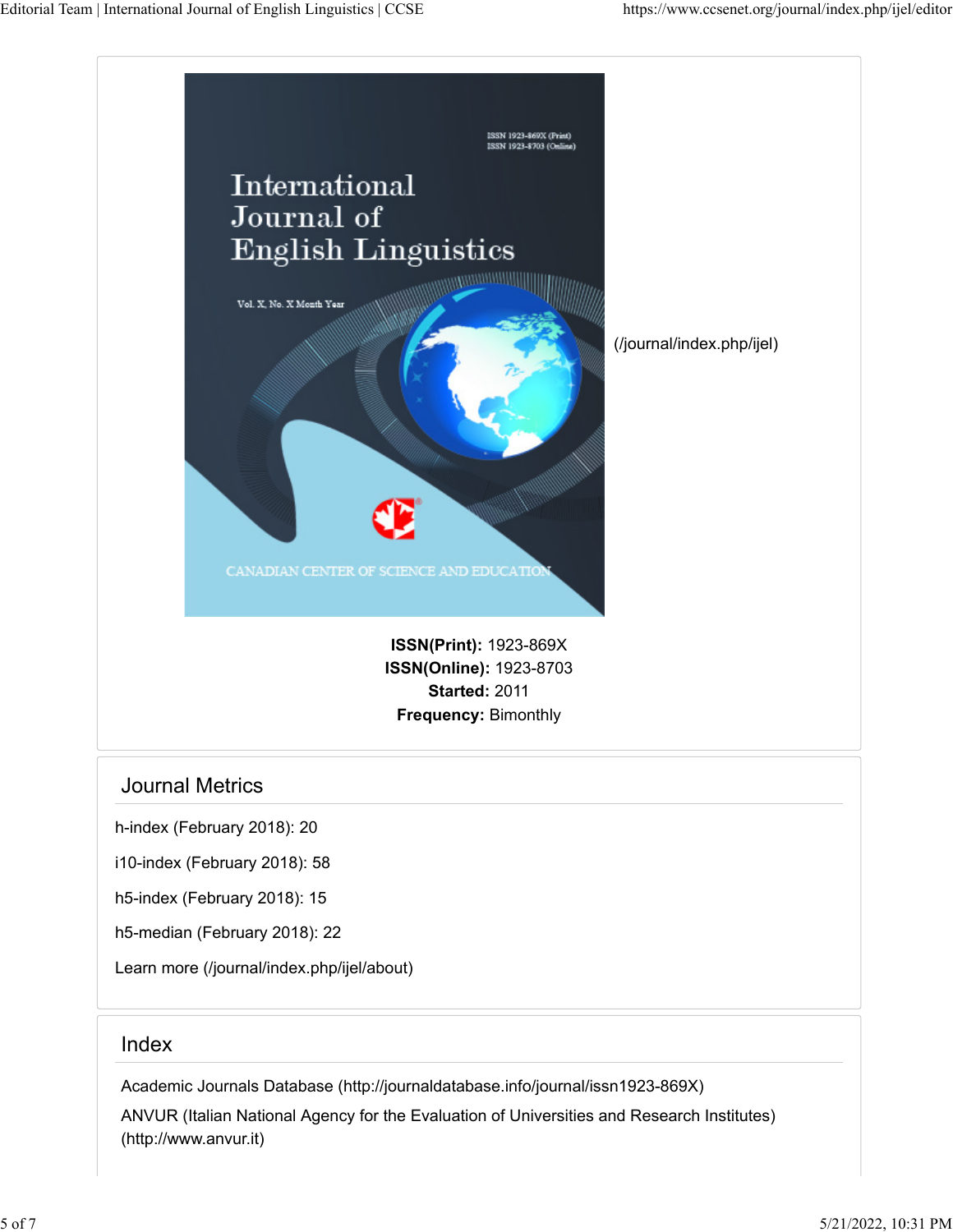**Raluca Galita** "Vasile Alecsandri" University of Bacau, *Romania* **Ramzi Marrouchi** University of Manouba, *Tunisia* **Riccardo Moratto** Hunan Normal University, *China* **Rima Aboudan** Dyslexia for Educational Consultation, *United Arab Emirates* **Rizgar Qasim Mahmood** Salahaddin University-Erbil, *Iraq* **Runhan Zhang** Central University of Finance and Economics, *China* **Saeed Ahmed Gazar** Tanta University, *Egypt* **Sahar Farouq Altikriti** Alzaytoonah University of Jordan, *Jordan* **Saif Bareq** Amran University, *Yemen* **Salomé Sola-Morales** University of Santiago de Chile, *Chile* **Sam Erevbenagie Erevbenagie Usadolo** Apex Research and Academic Development Institute, *Australia* **Sara Feijoo** Universitat de Barcelona, *Spain* **Shahzaman Haque** Institut National des Langues et Civilisations Orientales, *France* **Silvia Molina** Technical University Of Madrid, *Spain* **Sonia Zyngier** Federal University of Rio de Janeiro, *Brazil* **Sugeng Purwanto** Stikubank University (UNISBANK), *Indonesia* **Sukardi Weda** State University of Makassar, *Indonesia* **Teguh Budiharso** Center of Language & Culture Studies, *Indonesia* **Thea Hayes Williams-Black** The University of Mississippi, *United States of America* **Thomas Zapounidis** Aristotle University of Thessaloniki, *Greece* **Virginia R. Heslinga** Anna Maria College, *United States of America* **Wee Chun Tan** Universiti Putra Malaysia, *Malaysia* **Wenchao Li** Zhejiang University, *China* **Xavier Fontich** Autonomous University of Barcelona, *Spain* **Yaseen Al Zeebaree** Nawroz University, *Iraq* **Yasser Alrefaee** Al-Baydha University, *Yemen* **Yasser A. Gomaa** Assiut University, *Egypt*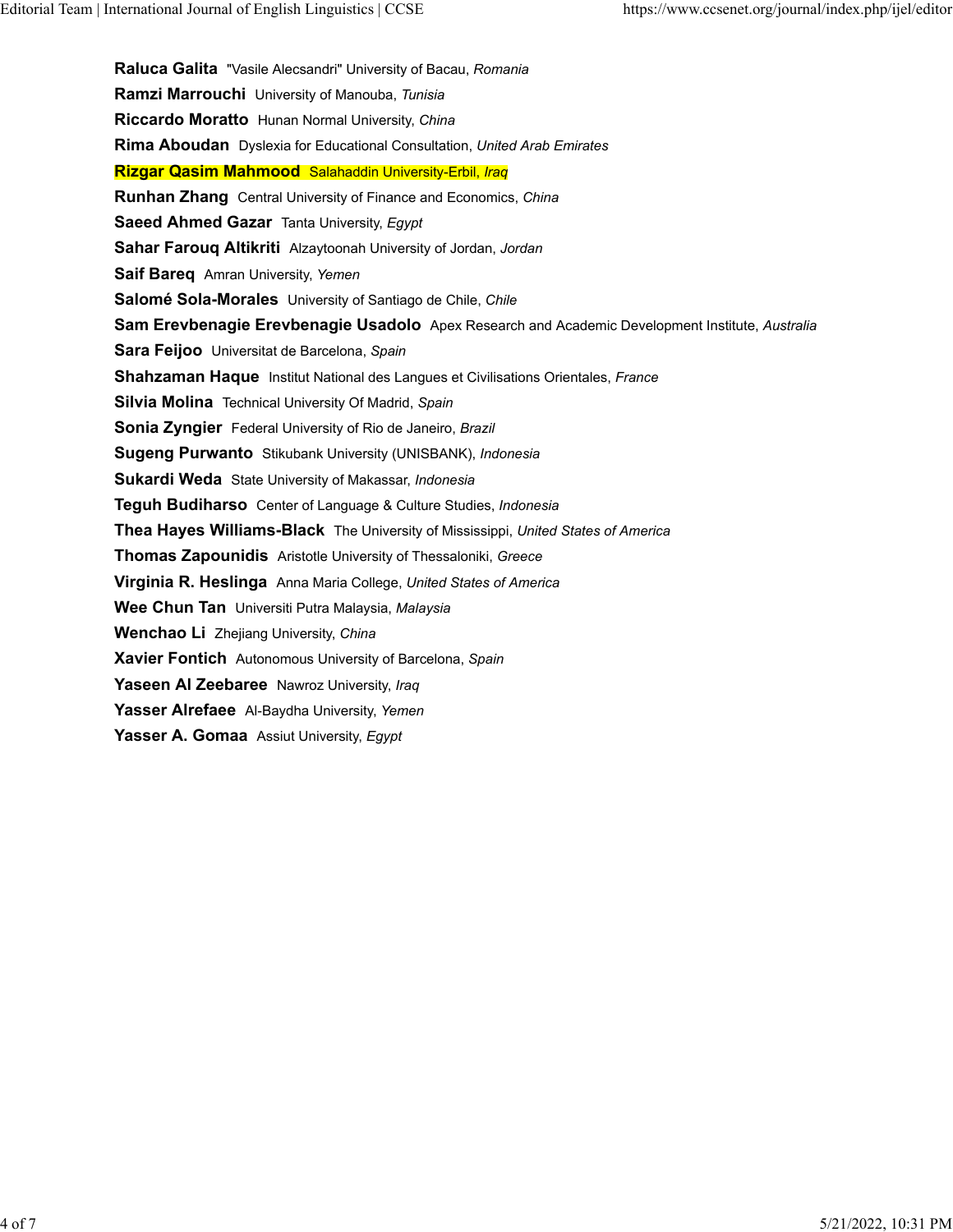[CNKI Scholar \(http://scholar.cnki.net\)](http://scholar.cnki.net/) [Excellence in Research for Australia \(ERA\) \(http://www.arc.gov.au\)](http://www.arc.gov.au/) [IBZ Online \(https://www.degruyter.com/staticfiles/content/dbsup/IBZ\\_01\\_Quellenliste.pdf\)](https://www.degruyter.com/staticfiles/content/dbsup/IBZ_01_Quellenliste.pdf) [JournalTOCs \(http://www.journaltocs.ac.uk/index.php?action=browse&subAction=pub&](http://www.journaltocs.ac.uk/index.php?action=browse&subAction=pub&publisherID=1645&journalID=26024&pageb=1&userQueryID=&sort=&local_page=1&sorType=&sorCol=1) [publisherID=1645&journalID=26024&pageb=1&userQueryID=&sort=&local\\_page=1&sorType=&](http://www.journaltocs.ac.uk/index.php?action=browse&subAction=pub&publisherID=1645&journalID=26024&pageb=1&userQueryID=&sort=&local_page=1&sorType=&sorCol=1) [sorCol=1\)](http://www.journaltocs.ac.uk/index.php?action=browse&subAction=pub&publisherID=1645&journalID=26024&pageb=1&userQueryID=&sort=&local_page=1&sorType=&sorCol=1) [Linguistic Bibliography \(http://bibliographies.brillonline.com/browse/linguistic-bibliography\)](http://bibliographies.brillonline.com/browse/linguistic-bibliography) [Linguistics and Language Behavior Abstracts \(http://www.proquest.com/documents/Title\\_List\\_-](http://www.proquest.com/documents/Title_List_-_Linguistics_and_Language_Behavior_Abstracts.html?docID=242335771) [\\_Linguistics\\_and\\_Language\\_Behavior\\_Abstracts.html?docID=242335771\)](http://www.proquest.com/documents/Title_List_-_Linguistics_and_Language_Behavior_Abstracts.html?docID=242335771) [LOCKSS \(https://www.lockss.org\)](https://www.lockss.org/) [MIAR \(http://miar.ub.edu/issn/1923-869X\)](http://miar.ub.edu/issn/1923-869X) [MLA International Bibliography \(https://www.mla.org\)](https://www.mla.org/) [PKP Open Archives Harvester \(https://pkp.sfu.ca\)](https://pkp.sfu.ca/) [Publons \(https://publons.com/journal/37286/international-journal-of-english-linguistics\)](https://publons.com/journal/37286/international-journal-of-english-linguistics) [Scilit \(https://www.scilit.net/journal/412573\)](https://www.scilit.net/journal/412573) [SHERPA/RoMEO \(http://www.sherpa.ac.uk\)](http://www.sherpa.ac.uk/) [UCR Library \(https://ucr.primo.exlibrisgroup.com/discovery/jsearch?vid=01CDL\\_RIV\\_INST:UCR\)](https://ucr.primo.exlibrisgroup.com/discovery/jsearch?vid=01CDL_RIV_INST:UCR)

## **Contact**

- **A** Diana Xu Editorial Assistant
- [ijel@ccsenet.org \(mailto:ijel@ccsenet.org\)](mailto:ijel@ccsenet.org)

 $\Box$  [Journal Home \(/journal/index.php/ijel\)](https://www.ccsenet.org/journal/index.php/ijel)

 [About \(/journal/index.php/ijel/about\)](https://www.ccsenet.org/journal/index.php/ijel/about)

- [Archives \(/journal/index.php/ijel/issue/archives\)](https://www.ccsenet.org/journal/index.php/ijel/issue/archives)
- [Announcements \(/journal/index.php/ijel/announcements\)](https://www.ccsenet.org/journal/index.php/ijel/announcements)
- **Editorial Team (/journal/index.php/ijel/editor)**
- Submission (/journal/index.php/ijel/submission)
- [Order Hard Copies \(/journal/index.php/ijel/store/hardCopies\)](https://www.ccsenet.org/journal/index.php/ijel/store/hardCopies)

Q [Search \(/journal/index.php/ijel/search\)](https://www.ccsenet.org/journal/index.php/ijel/search)

[Contact CCSE \(/home/index.php/about/contact\)](https://www.ccsenet.org/home/index.php/about/contact) [Terms and Conditions \(/home/index.php/index/terms\)](https://www.ccsenet.org/home/index.php/index/terms)